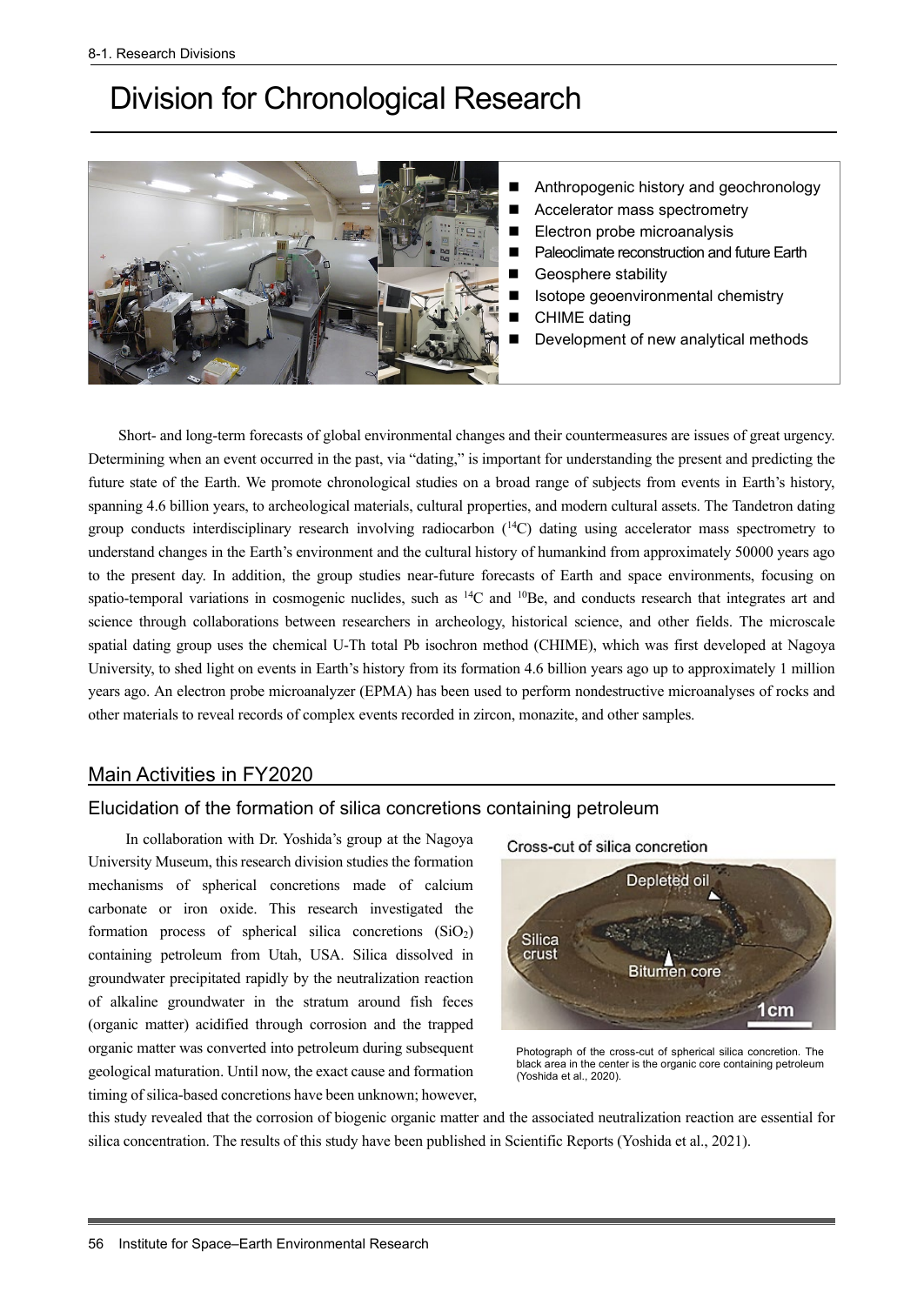## ICP-MS analysis of trace elements in mantle-derived olivine

Chemical characterization of trace elements in the mantle is important for understanding the mantle-crust interactions associated with subduction and igneous activity. Quantitative analysis of trace elements by laser ablation inductively coupled plasma mass spectrometry (LA-ICP-MS) has been reported (De Hoog et al., 2010); however, the number of target elements is limited. In particular, Pb, Th, and U have low abundance in olivine and are difficult to quantify by LA-ICP-MS; thus, their concentration ranges remain unknown. Quantitative analysis of trace elements, including Pb, Th, and U, in olivine was performed with ICP-MS using the solution method. Mantle-derived olivine was separated under an optical microscope after



Hand-picking of olivine grains from crashed rock-sample under an optical microscope.

rock crushing. The Pb, Th, and U concentrations in olivine were low, ranging from 5 to 61 ng/g, 0.1 to 67 ng/g, and 0.1 to 38 ng/g, respectively, and all olivine contained measurable amounts of these elements. Therefore, U and Pb measurements of olivine, combined with high-precision analysis of Pb isotope ratios, might allow us to estimate the formation ages of olivine, the major constituent mineral of the mantle (Kozaka et al., submitted).

## Fossil pollen sorting for radiocarbon dating using a newly developed large particle on-chip sorter

Radiocarbon dating of plant remains, such as seeds and wood chips, is effective for building the chronology of lake sediment cores. However, plant remains used for radiocarbon dating are not preserved in sediment cores (e.g., from Lake

Biwa). A novel on-chip sorting method utilizing traveling vortices generated by on-demand micro-jet flows was developed in collaboration with the Department of Micro-Nano Mechanical Science and Engineering, Nagoya University. Using this new sorting method, we succeeded in sorting pollen particles in sediments. Radiocarbon dates of fossil pollen concentrates derived from sorting are a good method to enhance building of chronologies for paleoenvironmental records. The method can also address the urgent need for high-throughput large particle sorting in genomics, metabolomics, and regenerative medicine.

.



Photograph of pollen particles sorted by on-chip sorting method.

# Source changes in atmospheric PM2.5 carbon components before and after refraining from going outside due to coronavirus infection spread

Among carbonaceous aerosol particles, which are the main component of atmospheric PM2.5, secondary organic aerosol particles (secondary OA) have a tremendous environmental impact. However, their sources and formation mechanisms remain unclear. Because of the complexity of their sources and formation mechanisms, detailed domestic sources of OA and their contribution to transboundary pollution are not well understood. Carbon-14 analysis is a powerful method that can divide OA into two origins (biogenic and fossil fuels) and quantify them. In April 2020, the spread of the new coronavirus infection led to a worldwide request to remain indoors. The transboundary pollution of OA and the impact of regional human activities were reduced. Because the amount of OA has been continuously observed in Nagoya from approximately 2017 to the recent refraining from going outside, it is possible to examine in detail the changes in the contribution rates of biogenic and fossil fuel OA sources before and after the voluntary restraint following the coronavirus outbreak by measuring the monthly carbon-14 in PM2.5. The carbon analysis results showed that the OA concentration in Nagoya was lower than usual from January to September 2020. The ratio of fossil to biogenic OA did not change significantly after March 2020, when the new coronavirus infection spread in Japan. Therefore, there was no significant decrease in anthropogenic fossil fuel carbon.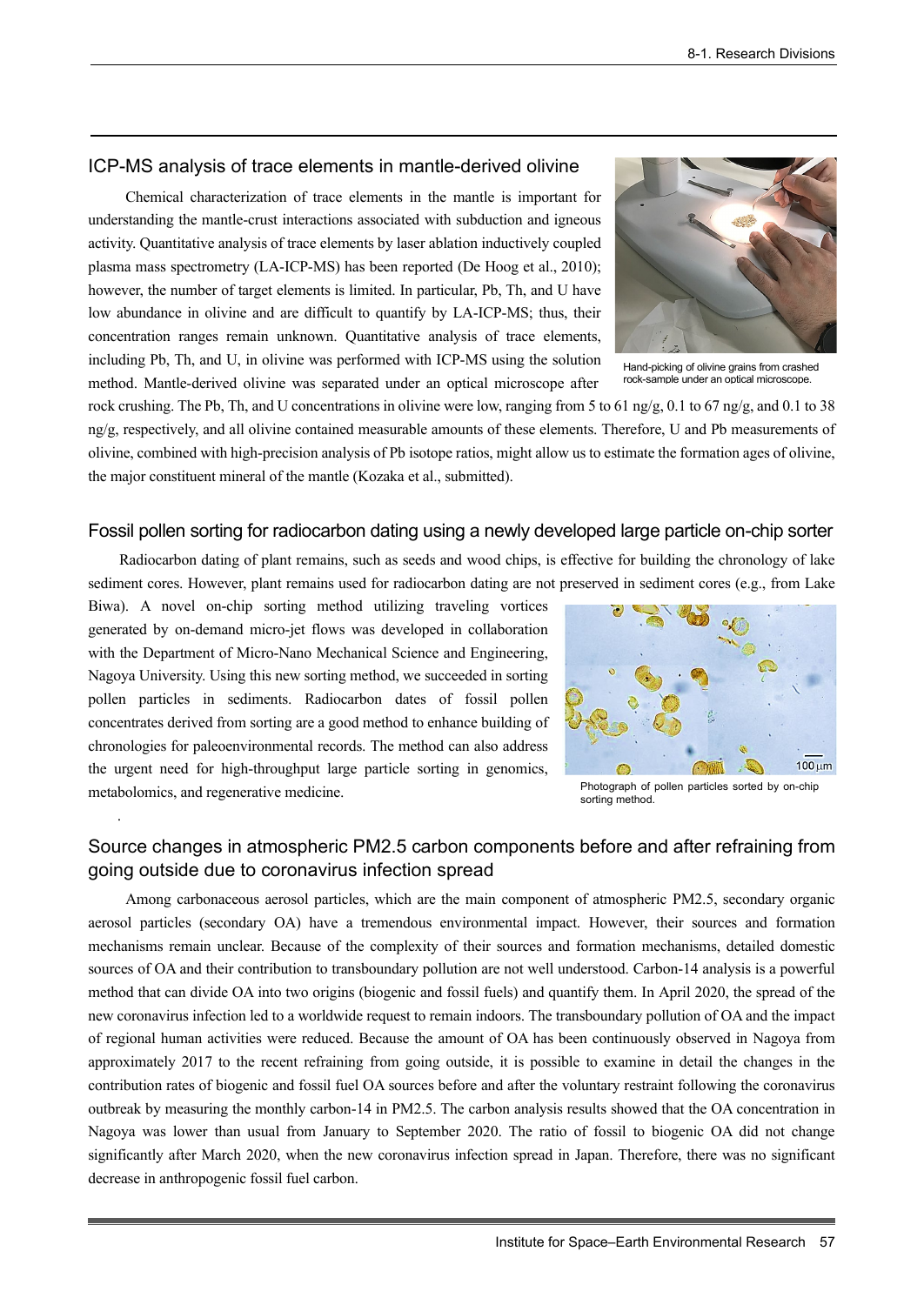# Validation of the stability of the West Antarctic ice sheet using geochemical analysis of the Amundsen Sea sediment core

A sector of the West Antarctic ice sheet draining into the Amundsen Sea is experiencing the largest ice loss in Antarctica today, and there is a serious concern of large-scale ice collapse in this area caused by global warming. The International Ocean Discovery Program Expedition 379 drilled two sites in the Amundsen Sea area in the Southern Ocean using the D/V *JOIDES Resolution* from January to March 2019. We reconstructed the melting history of the West Antarctic ice sheet using the fluctuation of beryllium-10 concentration in the sediment core, and verified the stability of the ice sheet during the past warm periods. Further research in the future should clarify the linkage between the West Antarctic ice sheet changes and climate change.



Iceberg in the Amundsen Sea.

#### Development of a low-noise X-ray detection system for the EPMA

In the wavelength-dispersive spectrometer of the EPMA, the output of the proportional counter was processed using a charge-sensitive amplifier and waveform shaper. The observed signal is the sum of characteristic X-rays, continuum

X-rays, and noise. According to the manufacturer's specifications, the noise must be less than 1 cps. During analysis of trace elements, the characteristic X-ray intensity might be of the order of 1 cps or less. Under such conditions, the required signal is buried in the noise and cannot be detected. Therefore, we used a waveform shaper based on a digital circuit to reduce the noise. The original waveform shaper is a pseudo-Gaussian filter without undershoot compensation using an R-C circuit with an operational amplifier. In this case, the S/N was approximately 1.8 times worse than that of an ideal cusp-type filter. We decided to use a trapezoidal filter to convert the output of the charge-sensitive amplifier to A/D. With a trapezoidal filter, the S/N can be suppressed to approximately 1.1 times lower than a cusp-type filter. The filter circuit was implemented on an FPGA. The prototype device was connected to an existing JEOL JCXA-733 and applied to the FY2020 joint research project. We succeeded in quantitatively analyzing the aluminum contained in quartz formed near the solidus temperature of granite magma with sufficient accuracy.



Input signal (upper) and output signal (lower) of the pulse-shaper.

#### Radiocarbon dating of samples at the Middle to Upper Paleolithic transition

The Middle to Upper Paleolithic transition dates back to ~40000 years ago, corresponding to the timing of the replacement of Neanderthals by modern humans. Radiocarbon dating of samples during this period requires a scrupulous pretreatment method because this period is close to the measurement limit of radiocarbon dating (~50,000 years ago). In the framework of the PaleoAsia project, archeological excavations in the Arabian Peninsula, Central Asia, Southern Asia, and Northern Asia have been conducted. We applied cutting-edge radiocarbon dating methods to samples collected from this project and evaluated the reliability of the radiocarbon dating results. We contribute to a deeper understanding of the cultural history and migration of modern humans to Asia through the construction of a more reliable chronology.